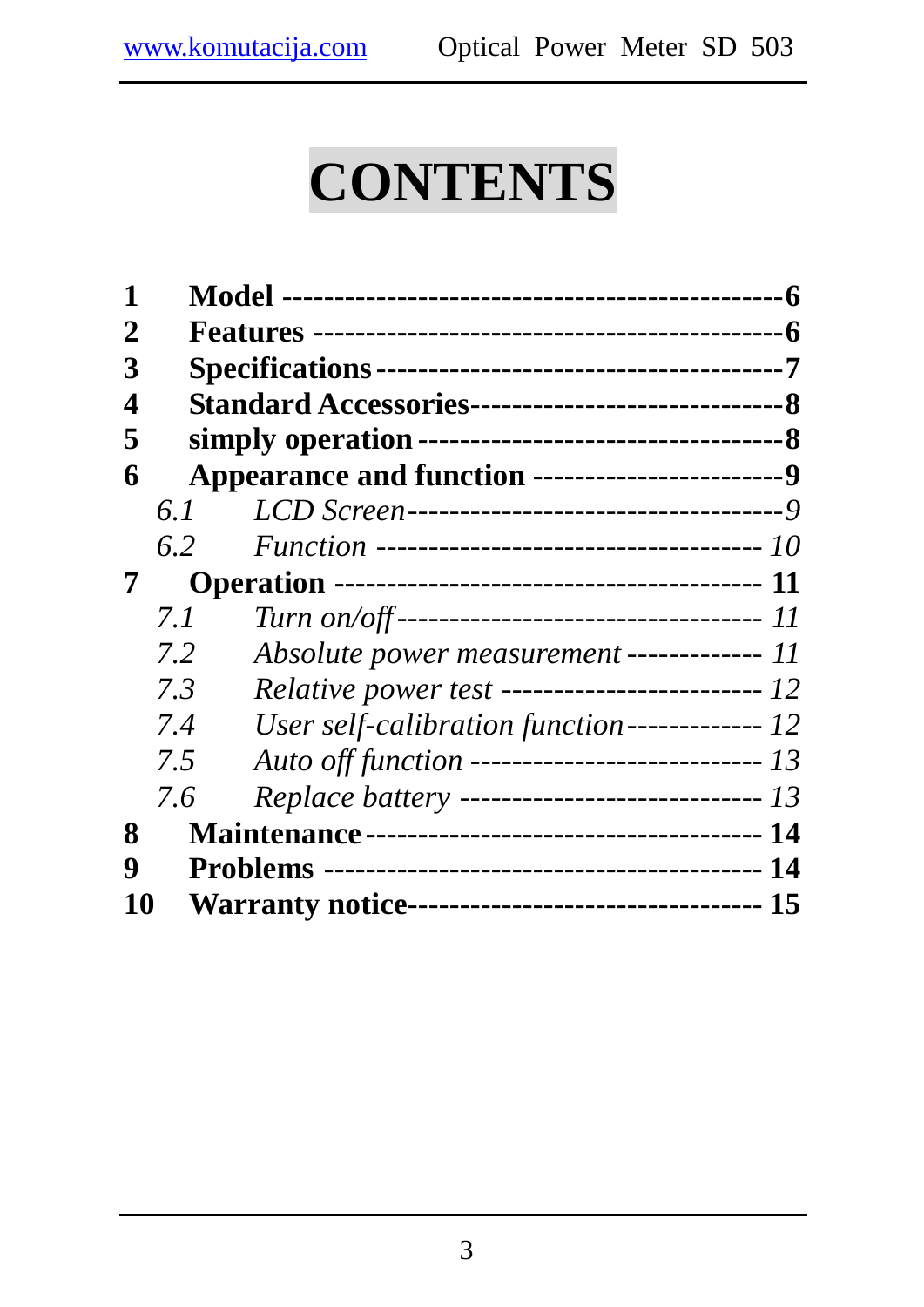# **WARNING**

## Security rules:

To protect the instrument from being damaged, do not use under the high temperature, high pressure, wet or other prohibited condition.

Do not personally take apart or repair the instrument.

# Quality assurance:

We assure that each unit meets the declared specification.

## Notice:

Technical Parameter is subject to change without notice.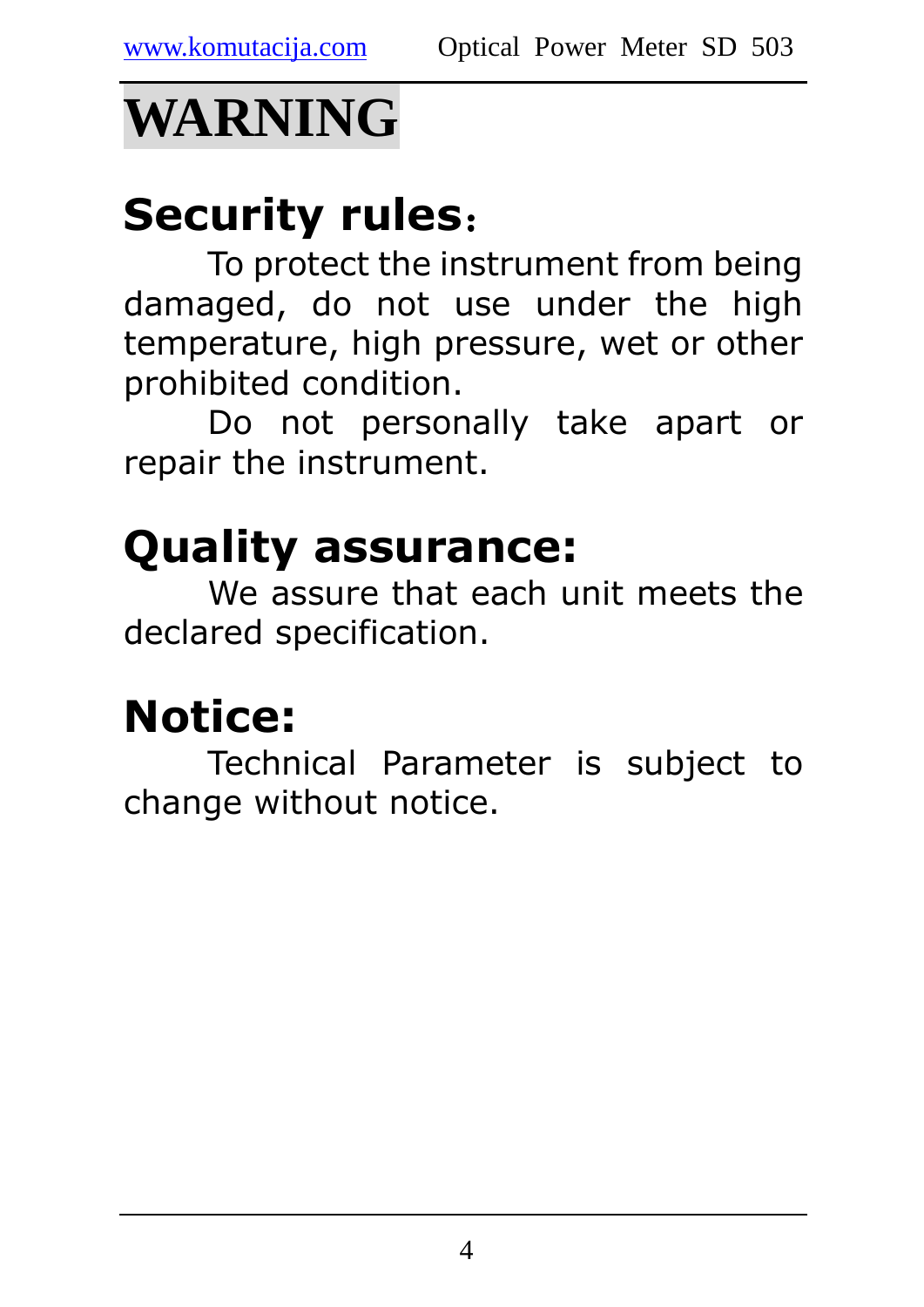# Handheld optical power meter manual **SD 503**

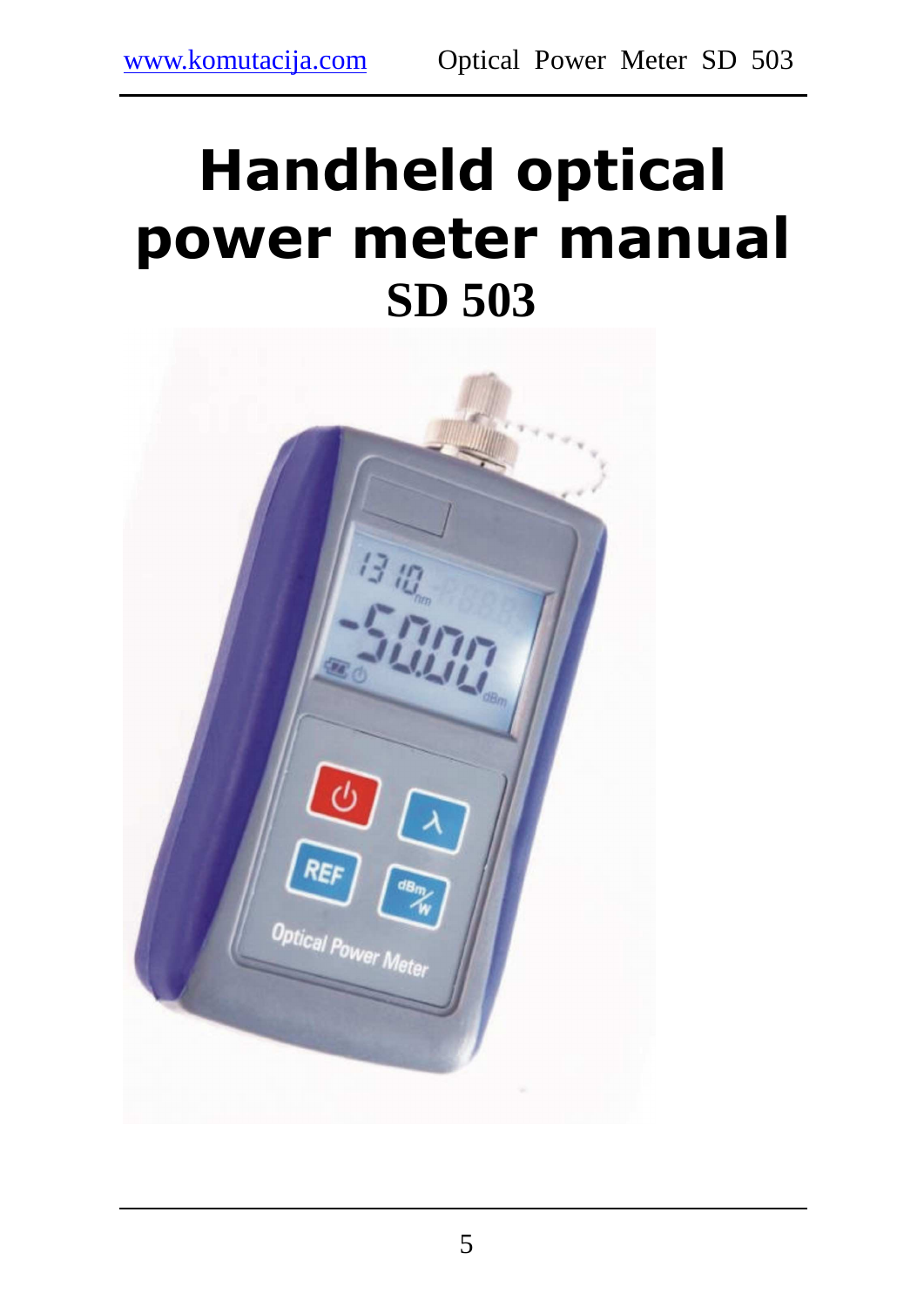## **1 Model**

A)measurement range:  $-70$  $\sim$  +10dBm, calibrated wavelength: 850nm、1300nm、1310nm、1490nm、 1550nm、1625nm

B) measurement range:  $-50$ ~+26dBm, calibrated wavelength: 850nm、1300nm、1310nm、1490nm、 1550nm、1625nm

### **2 Features**

- $\Diamond$  High measurement accuracy and display resolution
- $\Diamond$  Quick response and measurement: when power changing, it can track and real-time display the output power
- $\Diamond$  Wide measurement range: 80dB range
- $\div$  Six calibrated wavelength: 850nm, 1300nm, 1310nm、1490nm、1550nm and 1625nm(other wavelength could be provided on request)
- $\diamond$  Absolute and relative measurement<br>  $\diamond$  Real-time monitoring and disp
- Real-time monitoring and displaying the battery level
- $\diamond$  Auto-off function<br>  $\diamond$  Backlight function
- Backlight function
- $\Diamond$  Alkaline battery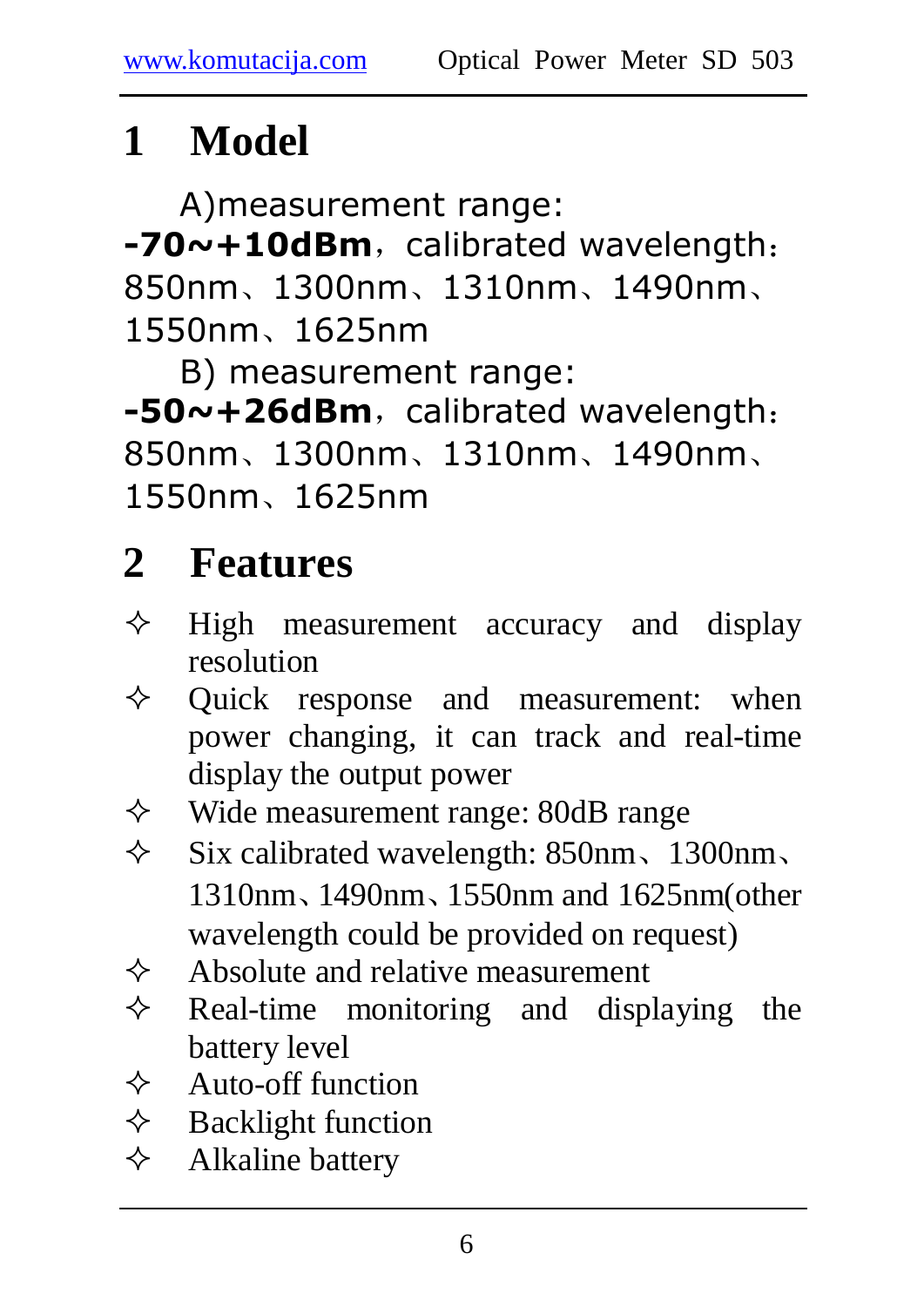#### $\Diamond$  User self-calibration function

### **3 Specifications**

| Measurement              | $-70$ ~ +10 dBm $-50$ ~ +26 dBm                                                                                    |                                |  |
|--------------------------|--------------------------------------------------------------------------------------------------------------------|--------------------------------|--|
| range dBm                | Other range is on request                                                                                          |                                |  |
| Wavelength               | $800 - 1650$                                                                                                       |                                |  |
| range $(nm)$             |                                                                                                                    |                                |  |
| Calibrated<br>wavelength | $850 \text{nm}$ , $1300 \text{nm}$ , $1310 \text{nm}$ ,<br>1490nm 、 1550nm 、 1625nm<br>(optional other wavelength) |                                |  |
| Detector                 | <b>InGaAs</b>                                                                                                      |                                |  |
| Accuracy                 | $\leq \pm 3\%$ (-10dBm, 22°C)                                                                                      |                                |  |
| Resolution               | Linearity: 0.1%, Non-linearity:<br>$0.01$ d $Bm$                                                                   |                                |  |
| Working                  | $-10^{\circ}\text{C}\sim+50^{\circ}\text{C}$                                                                       |                                |  |
| temperature              |                                                                                                                    |                                |  |
| Storage                  | $-20^{\circ}\text{C}\sim+70^{\circ}\text{C}$                                                                       |                                |  |
| temperature              |                                                                                                                    |                                |  |
| Relative                 | 90% $(+30^{\circ}\mathrm{C}),$                                                                                     |                                |  |
| humidity                 |                                                                                                                    |                                |  |
| connector                |                                                                                                                    | Movable FC/PC, optional ST, SC |  |
| Power supply             | 3pcs AAA batteries                                                                                                 |                                |  |
| DC                       | Optional accessory.<br>AC working range is AC90-240                                                                |                                |  |
| Working hours            | >120 hours (without backlight)                                                                                     |                                |  |
| weight(g)                | 160 <sub>g</sub>                                                                                                   |                                |  |
| dimension(mm)            | $125\times 65\times 29$                                                                                            |                                |  |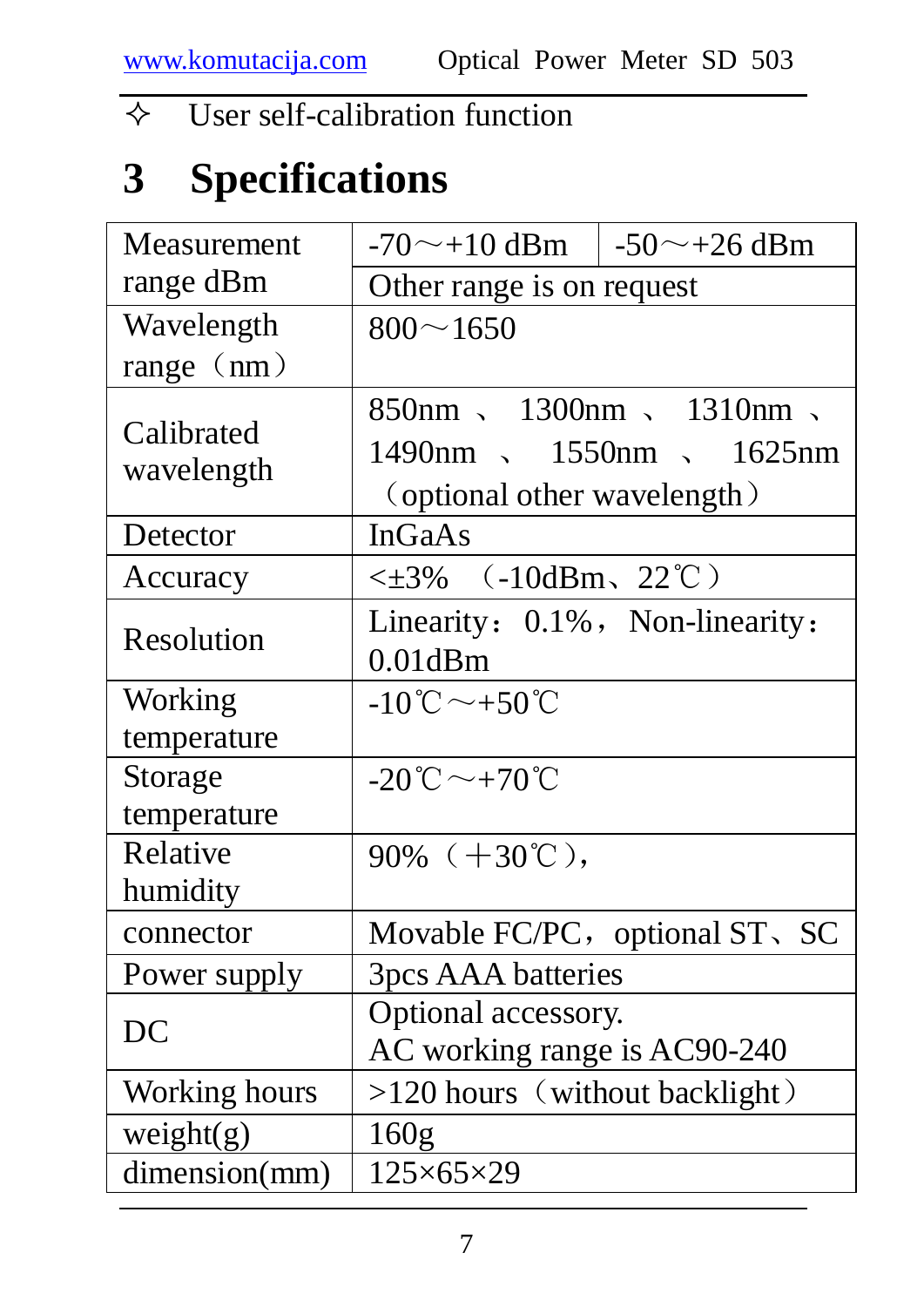#### **4 Standard Accessories**

| 2) pouch                                  |
|-------------------------------------------|
| 3) manual                                 |
| 4) battery (AAA, transportation permit) 3 |
|                                           |

### **5 simply operation**

- 1) ON/OFF: press it for a few seconds to turn it on/off .click to turn on/off back light,
- 2)  $\lambda$ : switch the wavelength
- 3) dB: press 2 seconds to enter the relative measurement mode.
- 4) dBm/W:press it to enter the relative measurement mode.
- 5) Replace the battery when the power is low
- 6) Take out the battery when not in use for a period of time
- 7) Refer to the back label for operation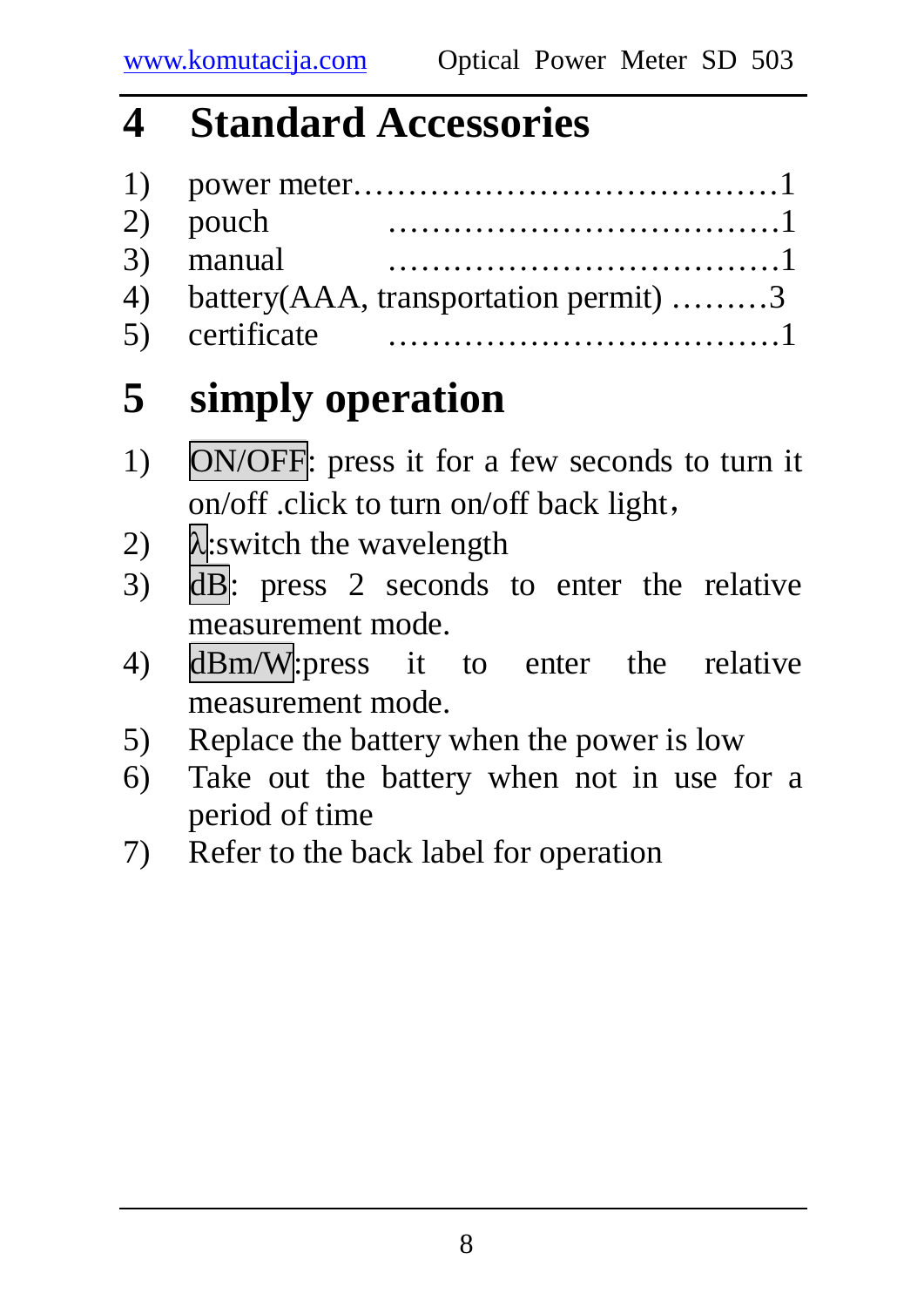### **6 Appearance and function**

#### 6.1 LCD Screen



**Wavelength** : display the wavelength, such as 850nm、1300nm、1310nm、1490nm、1550nm and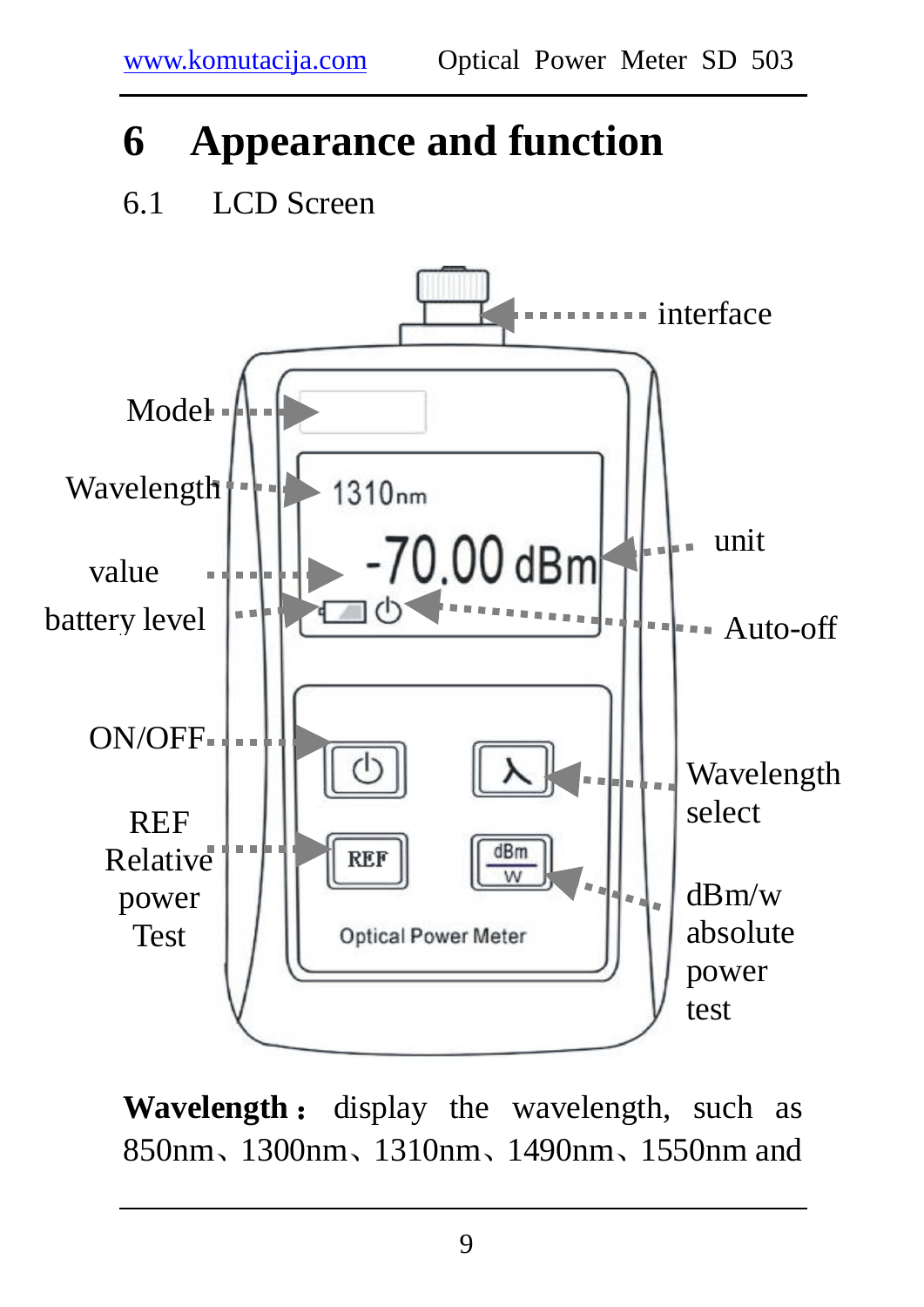1625nm;

#### **Power value**:

- $\Diamond$  it displays the current output power under **absolute test mode**
- $\Diamond$  it displays the difference between the current output power and reference power under **relative test mode**

**Unit**:mW、uW、nW、dBm、dB

**Relative test:** press dB to start relative test **Auto-off**: activate the 10-minute auto off function **Battery level:** real-time indicate the battery level. When blank, it indicates the power is too low

- 6.2 Function
- 1) ON/OFF: click ON/OFF to turn it on. press for 3 seconds to turn it off. Under power-on mode, press this key shortly to activate or deactivate the 10-minute auto off function
- 2)  $dBm/W$ : press  $dBm/W$  to enter absolute test mode. Press it again to switch the test unit.
- 3)  $\lambda$ : switch the wavelength from 6 calibrated wavelength
- 4) dB: press dB key once to enter relative test and it has 3 working mode:

A) directly enter the relative test: under absolute test, press this key to enter the relative test. now the Ref value shows the previous power values.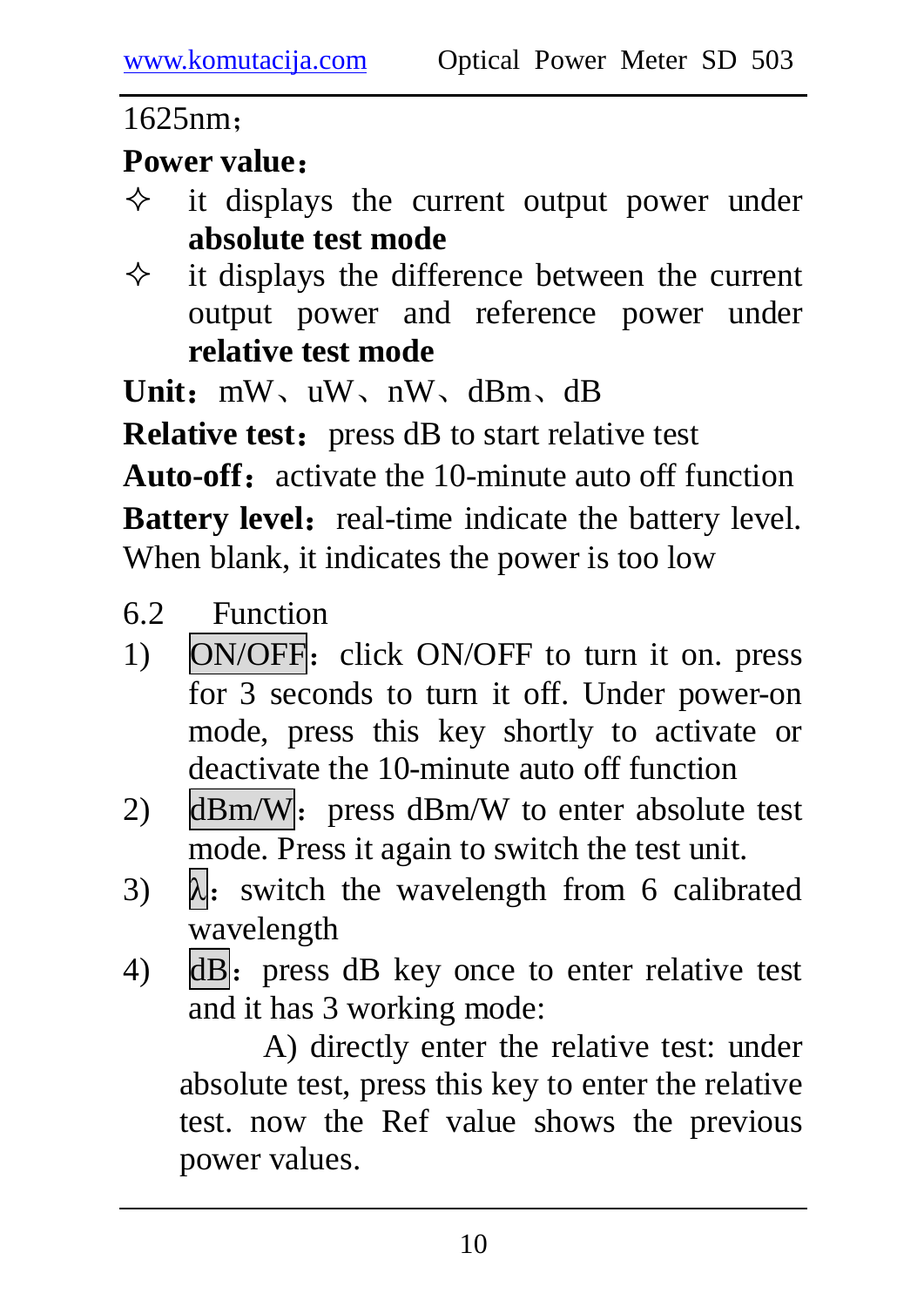B) Reference value storage: when enter the relative test, press dB for 2 seconds to save the current absolute power value as REF value and show the relative power value in dB unit

c) Enter the relative test and save current reference value: under the absolute test mode, press dB for 2 seconds to enter the absolute test mode and save the current value as reference value which is showed in Ref position. Now the value in dB unit on the screen is the difference between the real test value and reference value.

5) Backlight is on when turning on the unit. it would auto turn off 1 minute later. You could press any key to turn it on for 1 minute again.

## **7 Operation**

- 7.1 Turn on/off
- $\Diamond$  Press ON/OFF shortly to turn on the unit. press it for a few seconds to turn it off and click it to activate or deactivate the auto-off function.
- 7.2 Absolute power measurement
- $\Diamond$  Connect the power meter with optical signal
- $\Diamond$  Turn on the power meter
- $\Diamond$  Choose the correct wavelength via  $\lambda$  key.
- $\Diamond$  If the tested wavelength is not exactly same to the one in the power meter, then choose a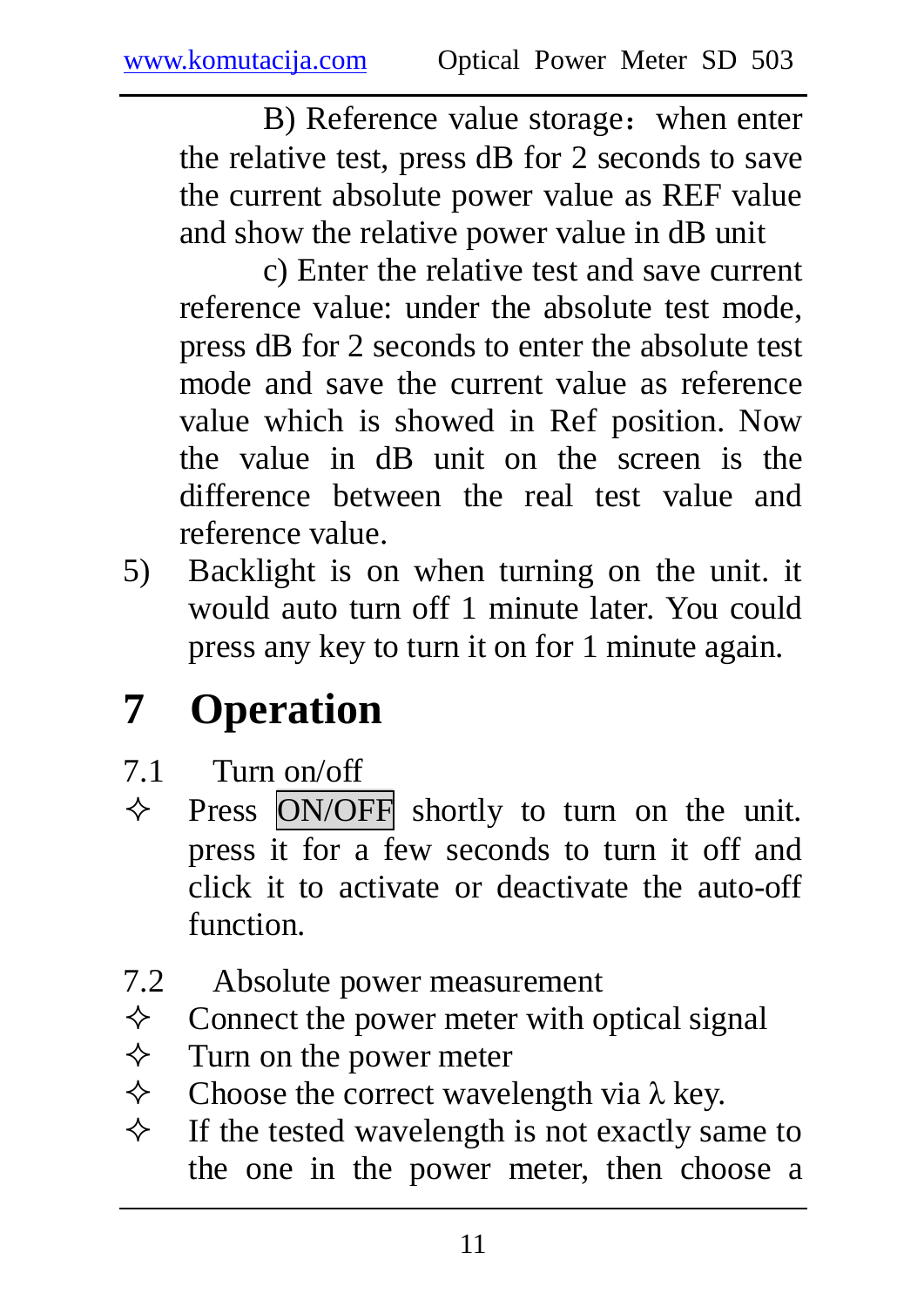close one from the power meter.

- $\Diamond$  Press dBm/W to choose the display unit. the default wavelength is 1310nm and working mode is dBm.
- $\Diamond$  Then the power meter will show the test power value.
- 7.3 Relative power test
- $\diamond$  Set wavelength
- $\Diamond$  Press dB for 2 seconds to enter the relative test mode. now LCD screen display 00.00dB
- $\Diamond$  Connect it to the test signal. the current value is difference between the tested value and reference value.
- $\Diamond$  Reference value is in the Ref position
- $\Diamond$  Press dBm/W to review the current absolute power value. Press dB to review the current reference value
- 7.4 User self-calibration function





Self-c alibration position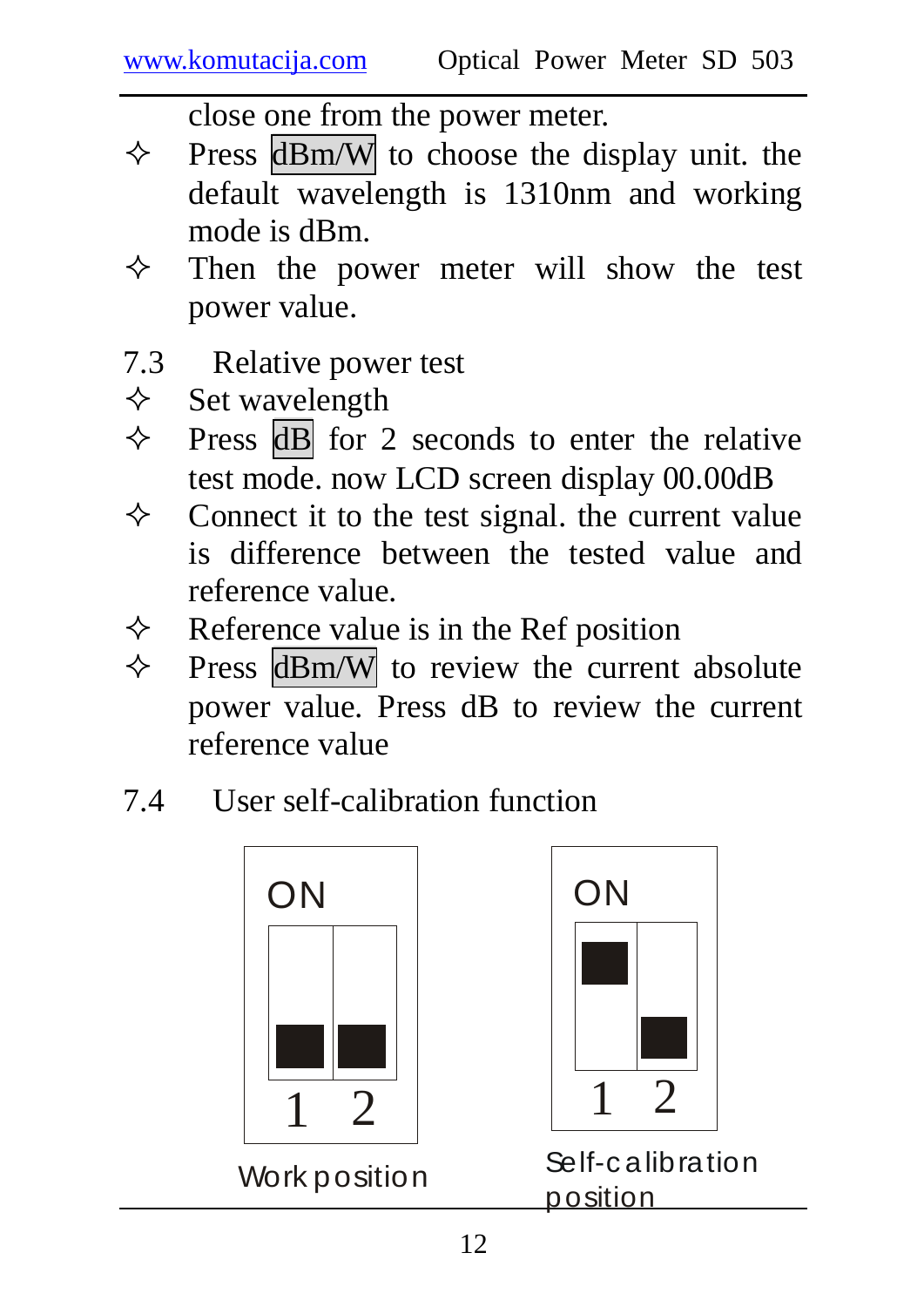- $\Diamond$  Take out the battery and pull up the switch 1 to "ON" position.
- $\Leftrightarrow$  Put the battery back to the battery compartment and turn on the unit to choose the wavelength for calibration.
- $\Diamond$  Now connect it with pigtail and press REF or dBm/W to increase or decrease the data by 0.05dB.
- $\Leftrightarrow$  When the value is same to the one in the standard power meter(or lower 0.03dB), press on/OFF to save the changed result.
- $\Diamond$  Repeat above operation for other wavelength
- $\Diamond$  After recalibrate each wavelength, please pull down the switch 1 (come back to the position, the opposition of the "ON" )and turn off the meter
- $\Diamond$  End the user self calibration operation
- 7.5 Auto off function

The auto off is on when turning on the unit. Press ON/OFF to activate or deactivate it.

7.6 Replace battery

- $\Diamond$  If the battery level is very low, please turn off the unit immediately and replace the batteries
- $\Diamond$  Take out the battery if not in use for a period of time
- **NOTE: do not charge the non-rechargeable battery, dangerous!**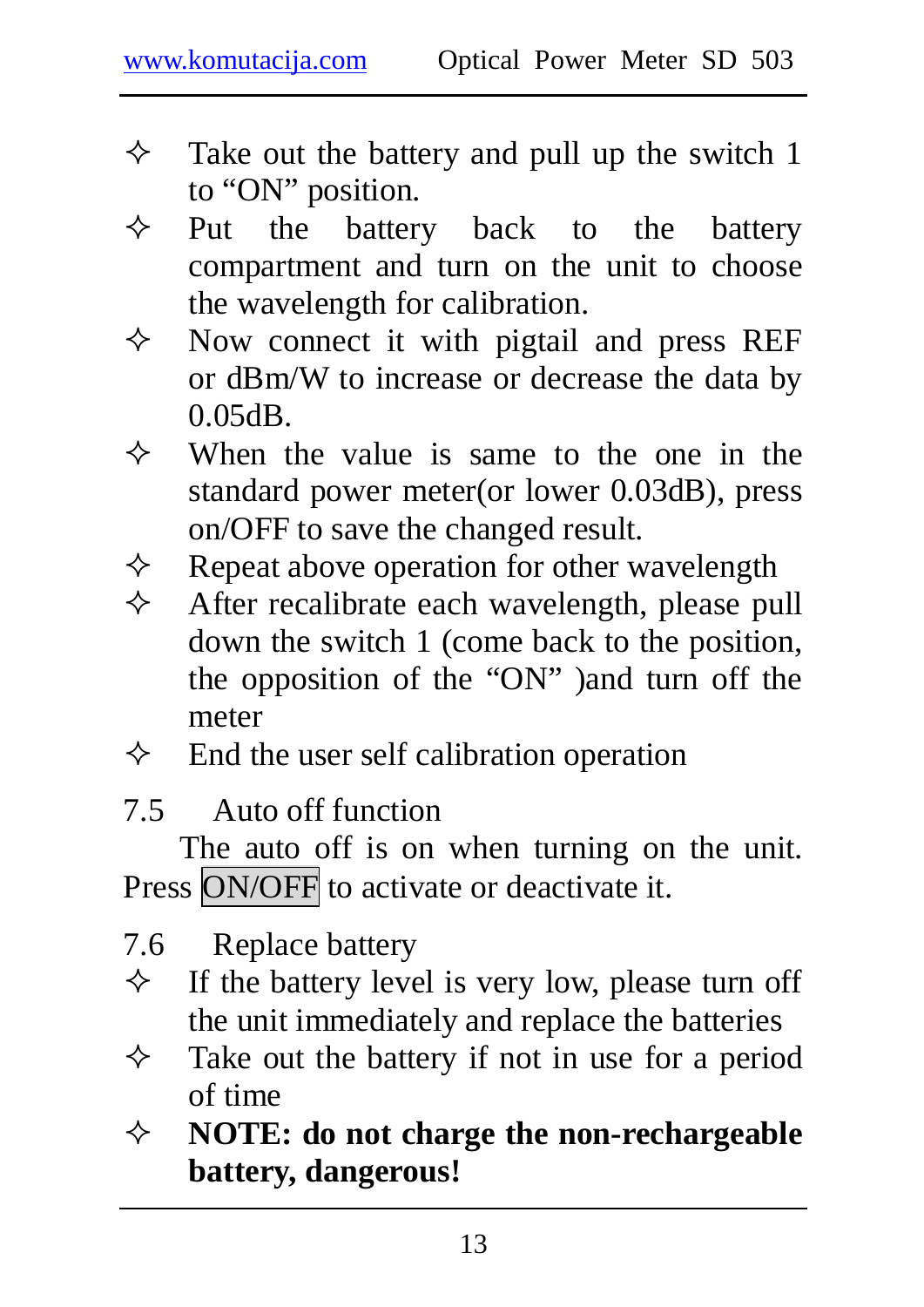#### **8 Maintenance**

- 1) keep all optical connectors and surfaces free from oil, dirt or other contamination to ensure proper operation.
- 2) Keep using the same type of connector
- 3) Please cover the dust cap when not in use to keep the connector clean.
- 4) Carefully plug in or out the adapter
- 5) Regularly clean the connector.
- 6) Take out the battery when not in use for a period of time.

### **9 Problems**

| Problem          | Reason      | Solution            |
|------------------|-------------|---------------------|
| <b>Faint LCD</b> | Lower power | Replace the battery |
| screen           |             |                     |
| No backlight     | Lower power | Replace the battery |
|                  |             |                     |
| No display       | Lower       | Turn on again or    |
| when turning on  | power/other | replace battery     |
| Fail to turn on  | Lower power | Replace the battery |
| No changing on   | Lower power | Replace the battery |
| LCD screen       |             |                     |
| In sensitive     | Dirty or    | Use the correct     |
| LCD screen       | polluted    | connector and clean |
|                  | connector   | it.                 |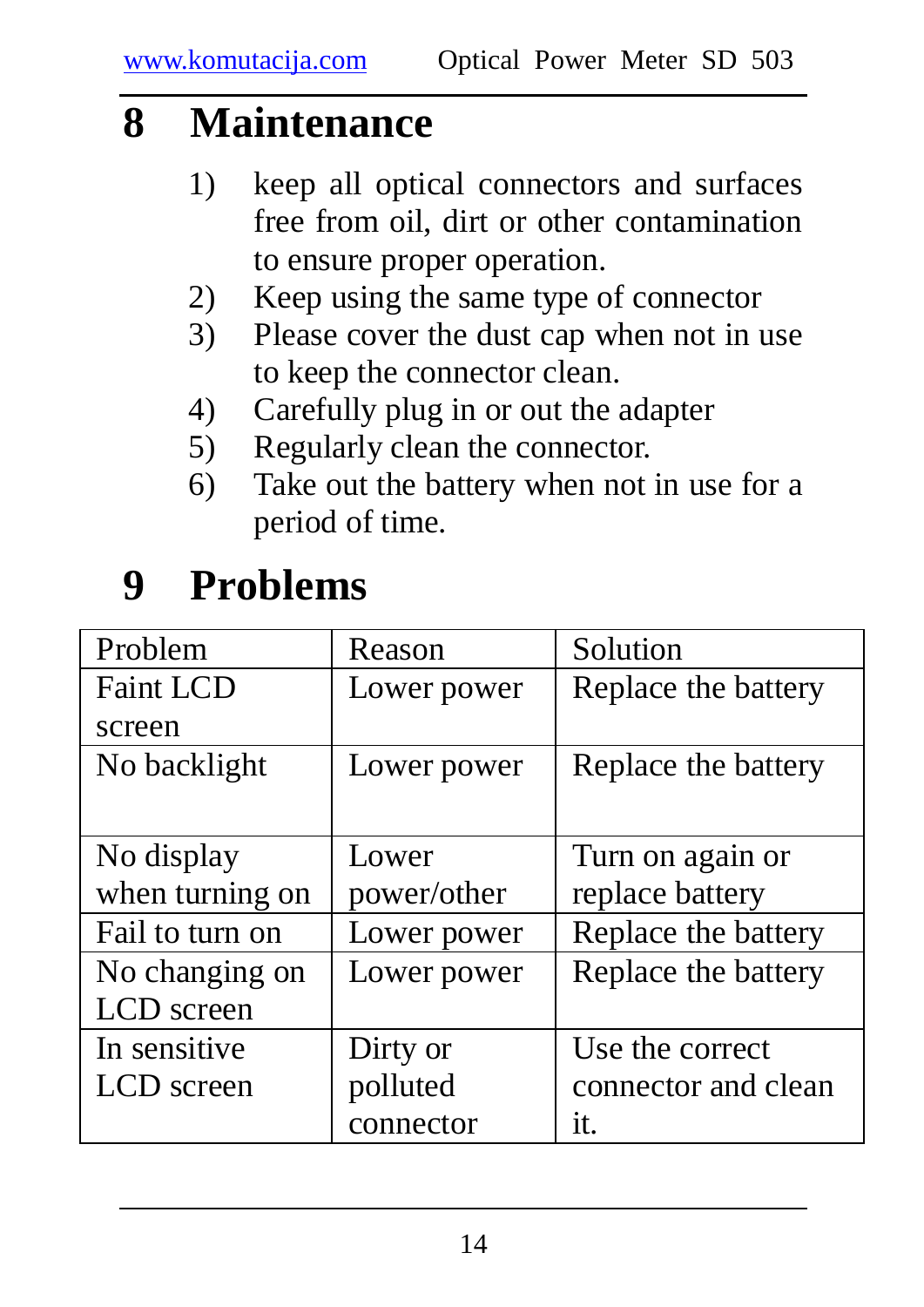# **10 Warranty notice**

#### Warranty Period:

It is within 18 months from the date of purchase

#### Warranty clause:

 $\rightarrow$ , Under the warranty, we would repair the problems caused under the normal operation free of charge.

Note: remember to show us the warranty card when repair

- $\equiv$ , For the following situation, we have to charge certain cost:
	- 1) Out of the warranty;
	- 2) Fail to provide the warranty card
	- 3) alter and omit the warranty card
	- 4) Wrong operation including the problem caused by human actors, abnormal working environment and so on.
	- 5) Problems or damages are not caused by the products quality
	- 6) Do not operate it according to this manual.
- $\equiv$ . For the following situation, we do not repair it
- 1) Damaged seal label.
- 2) Take apart it without our agreement
- 3) Other companies products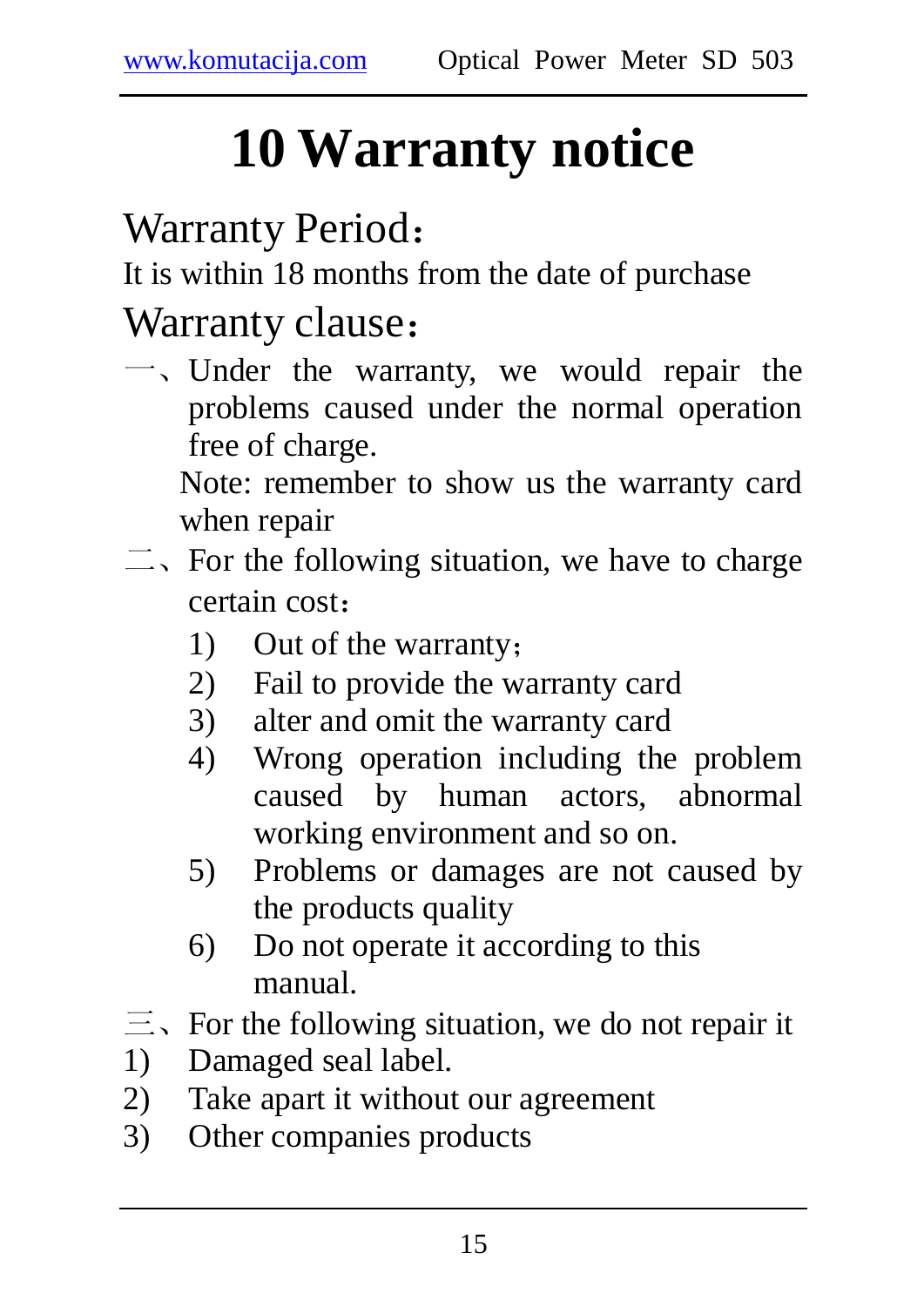# Quality certificate

Product name:**handheld optical power meter** Product model: Serial number: Date of production: Inspection :

## Warranty card

Date of purchase: Customer name: Customer address: Customer phone: Distributor name: Distributor phone; Posted back to: